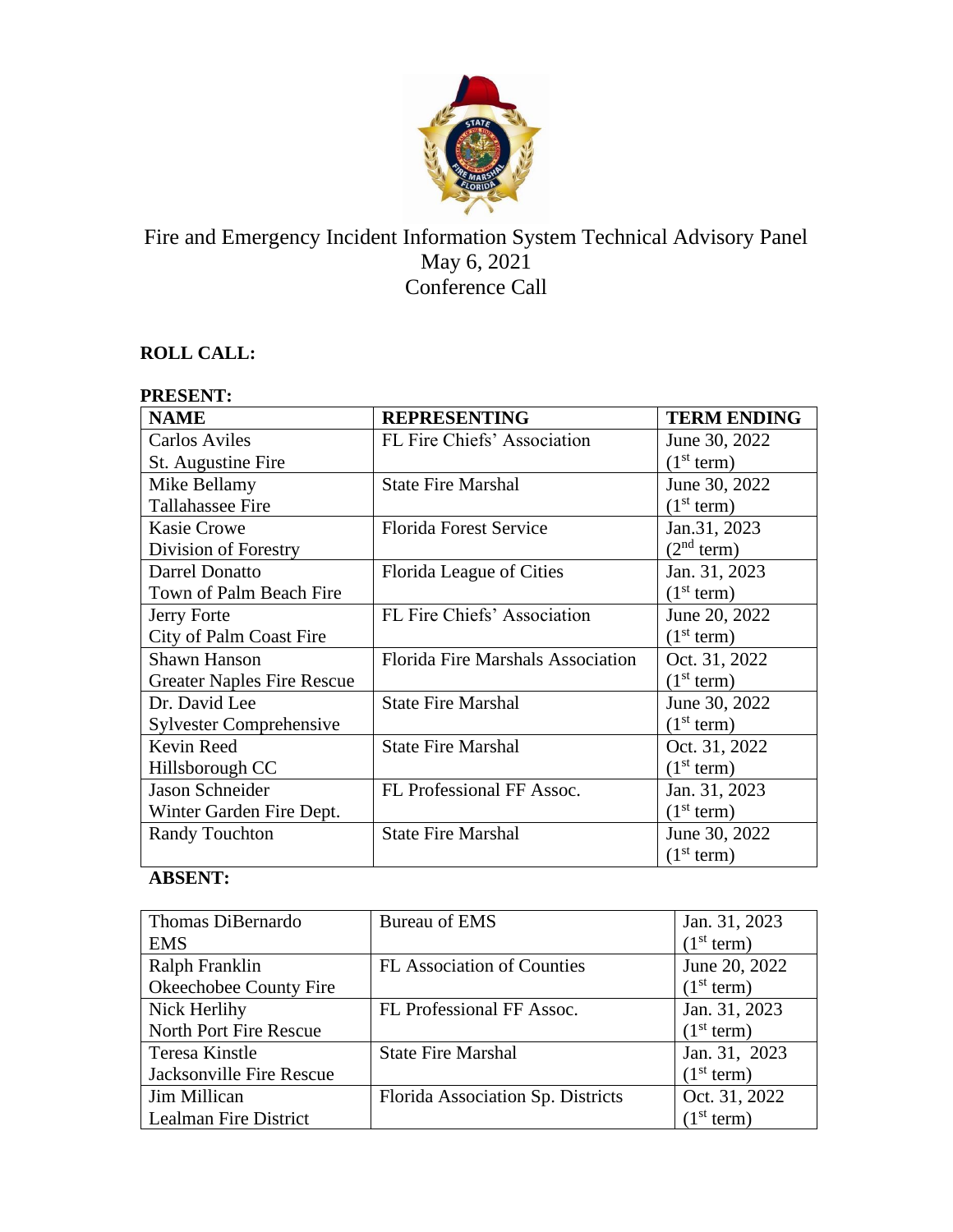The Fire and Emergency Incident Information System Technical Advisory Panel meeting was called to order.

**On a motion duly made**, the minutes from the Fire and Emergency Incident Information System Technical Advisory Panel held on January 21, 2021 were approved.

### **Motion carried**.

### **REPORT FROM DIVISION:** *given by Julius Halas, Director*

- The Instructor Conference is currently being held at the Florida State Fire College
- COVID-19
	- o Still at Level 1 at EOC
	- o Now approaching 3 billion dollars spent
		- Compared to Hurricane Michael where \$116 million spent in 90 days.
		- Thanked all constituent groups for their support and leadership during this monumental task
		- **•** Fire service was unified in its messaging on PPE, safety, vaccinations, hospital surge expansion, etc.
		- Additional deployments during this time as there was approximately 2,000 wildfires
- Legislative update deferred to FFESTC meeting.

#### **REPORT FROM FFIRS:** *given by Melissa Dembicer*

• Working on 2020 Annual Report, hopefully will be out in August/September

#### **REPORT FROM EMS:** *Not given*

#### **OLD BUSINESS:**

- **Carlos Aviles** requested update on presentation of reporting systems
	- o **Darrel Donatto,** EMS is doing a tremendous amount of work with analytics. We should be pushing as hard as we can to make this happen on the fire side.
	- o **Julius Halas,** the Department of Financial services will be providing a live presentation on the new program at the July Executive Conference meeting.
	- o **Jerry Forte,** requested the presentation be broadcast for those who will not be traveling to the Conference.